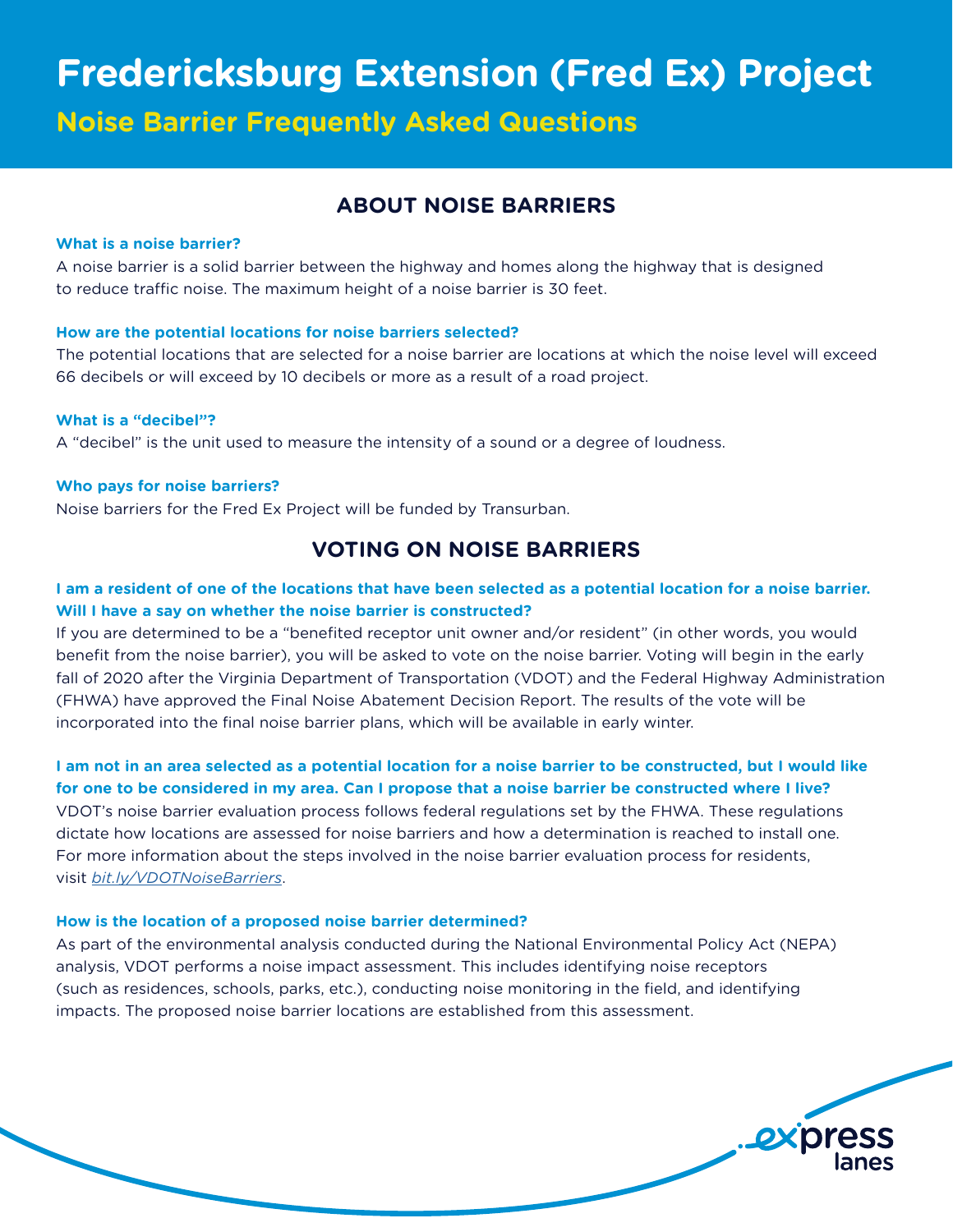## **Who determines whether a resident is considered a "benefited receptor"?**

Engineers use computer modeling to determine which residents qualify as benefited receptors. The modeling is based on factors such loudest hour of the day, topography, distance from the road to residences, and the sound that is produced by different types of vehicles. Benefited receptors are receptors shown in the noise study to have a predicted noise reduction of 5 decibels or more from the proposed noise barriers.

#### **Do non-resident property owners get to vote, too? Is their vote weighted the same as homeowners?**

Non-resident property owners who are determined to be benefit receptors will be eligible to vote. Their votes will be given a weight of 3. As a comparison, the votes of homeowners who are also residents will be given a weight of 5.

#### **Do renters get to vote, too? Is their vote weighted the same as homeowners?**

Renters who are determined to be benefit receptors will be eligible to vote. Their votes will be given a weight of 2. As a comparison, the votes of homeowners who are also residents will be given a weight of 5.

#### **How does the voting work for residents of an apartment building?**

The maximum height of a noise barrier is 30 feet. Residences that are higher than the final "top" elevation of the noise barrier are not considered to be benefited from the noise barrier. Residences that are below the elevation of the top of the noise barrier will be considered benefit receptors and the owner of the multifamily dwelling unit will be granted one vote per benefited unit.

## **How are noise opinion surveys issued?**

Noise opinion surveys will be sent by certified mail. If an insufficient number of initial noise opinion surveys are returned within 21 days, a follow-up noise opinion survey will be mailed. Residents will have 14 days to return the follow-up noise opinion survey.

#### **Where can I find information that will help me decide how to vote?**

Your noise opinion survey will let you know where to find information on noise barriers.

## **How long will I have to respond?**

You will have 21 days to respond to the initial noise opinion survey, and, if necessary, 14 days to respond to the follow-up noise opinion survey, beginning with the day you receive the noise opinion survey.

#### **How is the decision made on whether or not to construct the noise barriers?**

After the votes have been collected, the noise barriers at each location will be analyzed based on the number of votes and the weights of the votes. VDOT will decide whether to construct the noise barrier based on results from the voting process.

#### **What minimum response is required?**

The noise opinion survey will have instructions on responding. You may vote either yes or no, or you can simply not vote. Non-responses are not considered to be respondents. At least 50 percent of distributed noise opinion surveys on the first attempt are required for the result to be finalized. The majority of responses after the second attempt will determine the outcome of the vote.